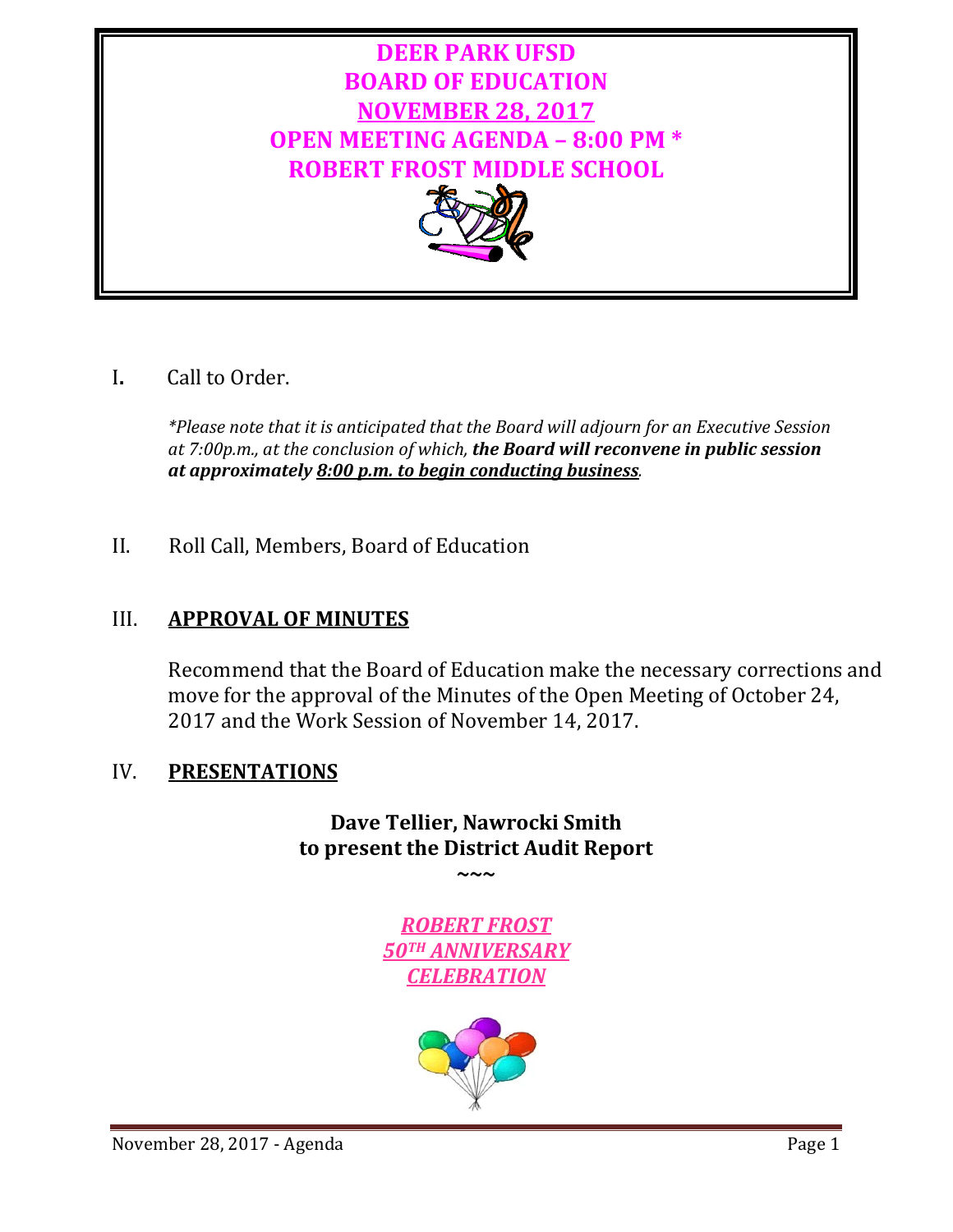# V. **NEW BUSINESS:**

### **1. 2017-2018 BUDGET CALENDAR**

*Recommend that the Board of Education approve the following Resolution:*

**RESOLVED**, that the Board of Education approve the 2017-2018 Budget Calendar.

## **2. 2017-2018 HOMELESS LIASONS**

*Recommend that the Board of Education approve the following Resolution:*

**RESOLVED**, that the following staff are approved as Homeless Liasons for the 2017-2018 school year.

Mr. James Cummings – Asst. Superintendent for PPS Mr. Jim Petti – District Attendance Teacher Ms. Barbara Charity & Ms. Chenoa Ludwig – High School Social Worker's Ms. Kescha Correa – Robert Frost Social Worker Ms. Carol Miller-Douglas – John F. Kennedy Social Worker Ms. Francine Fair – John Quincy Adams Social Worker Ms. Andrea Nelson-Williams – May Moore Social Worker

### **3. DESTRUCTION OF BALLOTS FROM MAY 16, 2017 ANNUAL BUDGET VOTE AND ELECTION**

*Recommend, that the Board of Education approve the following Resolution:*

**RESOLVED,** that pursuant to Education Law Section 2034(6)(b), the Board of Education hereby authorizes the District Clerk to unseal and open the ballot boxes and to destroy all the ballots contained therein, together with the unused ballots from the May 16, 2017 Annual District Budget Vote.

## **4. DISPOSAL OF I.T. EQUIPMENT**

*Recommend, that the Board of Education approve the following Resolution:*

**RESOLVED**, that the Board of Education accept the disposal of equipment listed in the 11/8/17 memo from Mr. Kauter (memo in file). The equipment is inoperable/broken or not compatible with current systems.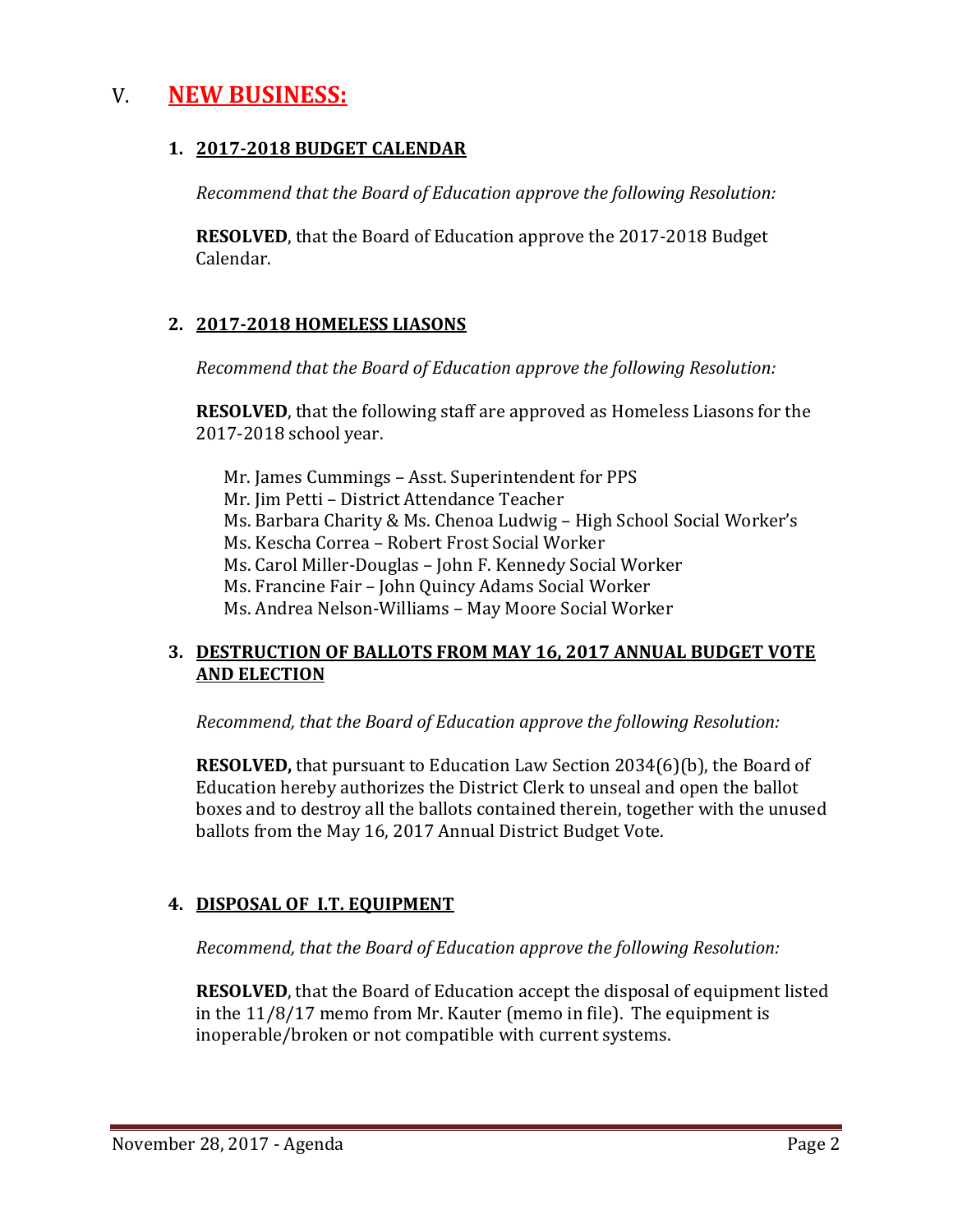### **5. DISPOSAL OF SCIENCE EQUIPMENT**

*Recommend, that the Board of Education approve the following Resolution:*

**RESOLVED**, that the Board of Education accept the disposal of the following equipment that is in non-working condition and beyond repair.

> Metal Lathe ID # 108780 Rockwell Drill Press ID #1361174

## **6. ACCEPTANCE OF MONETARY DONATION TO JFK**

*Recommend, that the Board of Education approve the following Resolution:*

RESOLVED, that the Board of Education accept a donation of \$12.80 from Great American Opportunities to be deposited into the JFK Spirit Account.

## **7. 2016-2017 CORRECTIVE ACTION PLAN**

*Recommend, that the Board of Education approve the following Resolution:*

**RESOLVED,** that the Board of Education accept the Corrective Action Plan as a response to the external auditors', Nawrocki Smith LLP, findings and recommendations for the fiscal year 2016-2017.

## **8. CHANGE ORDER NO. 1 FOR GENERAL CONSTRUCTION AT THE HIGH SCHOOL**

*Recommend, that the Board of Education approve the following Resolution:*

**RESOLVED,** that based up on the approval of the District's architect, Change Order No. 1 for construction and repairs in the boys' and girls' bathrooms at the High School are hereby approved at an increase of \$6,365.91.

## **9. FIRST READING OF POLICY #8505 – MEAL CHARGE**

*Recommend, that the Board of Education approve the following Resolution:*

**RESOLVED,** that the Board of Education approve revisions to Policy #8505 – MEAL CHARGE.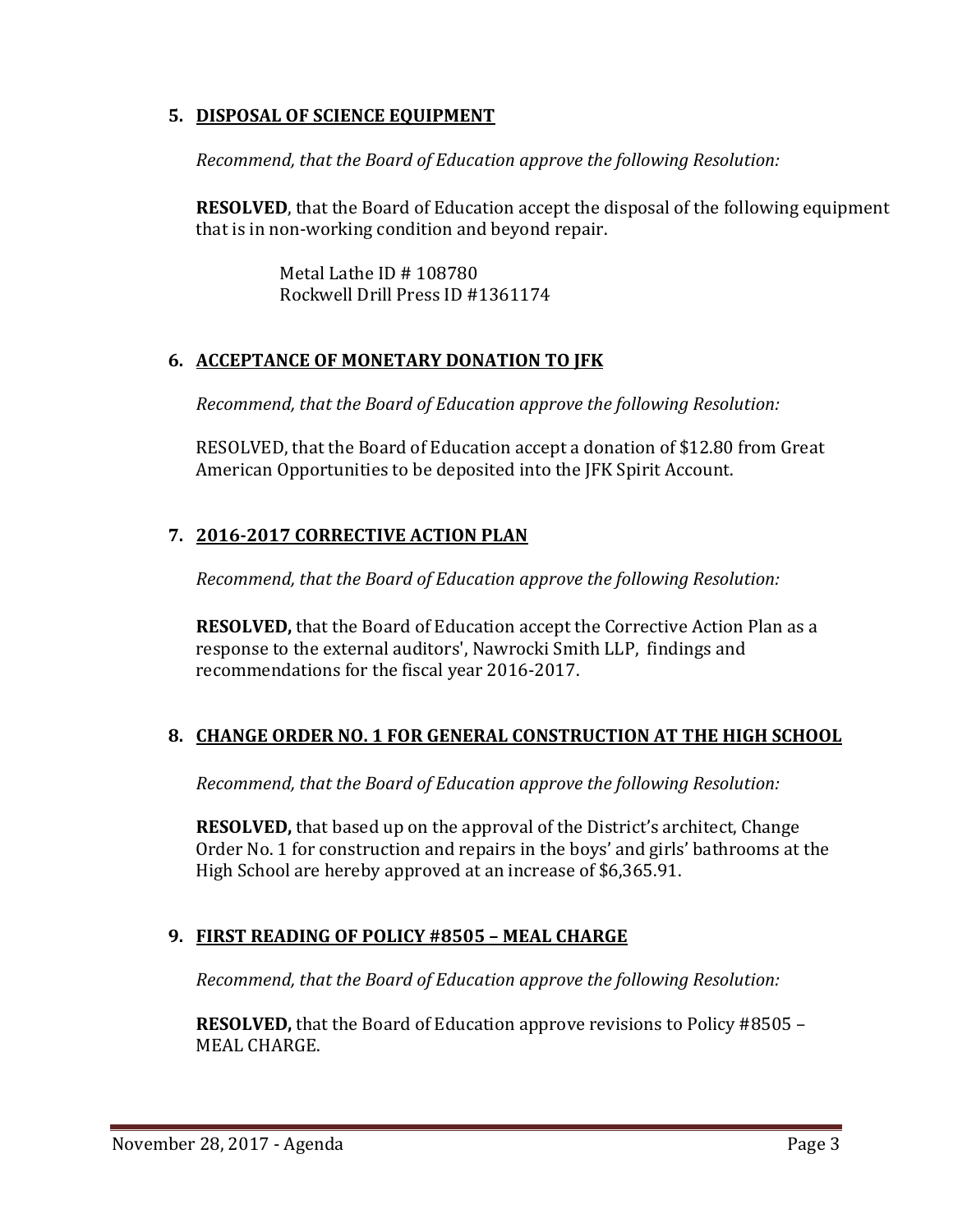# VI. **APPROVAL OF SCHEDULES**

*Recommend, that the Board of Education approve the following schedules collectively:*

# **NON-INSTRUCTIONAL**

#### **SCHEDULE -- Q --LEAVES OF ABSENCE (Instructional)**

#### **Barbara Goemans**

May Moore School<br>Position: Tea **Teaching Assistant** Salary/Step:<br>Effective Effective 10/17/2017 - 11/27/2017 Paid Medical LOA (FMLA)

#### **SCHEDULE -- CS --CHANGE OF SALARY/ STATUS (Non-Instructional)**

#### **Lisa Depre**

Deer Park High School<br>Position: 6 hr. N 6 hr. Non-Instructional Aide<br>No Change Salary/Step: Effective 11/1/2017 Transfer from 3.5 hr Cafeteria Aide to 6 hr Aide at HS

#### **Julieann Discenza**

John Quincy Adams School<br>Position: Non-Instrue Non-Instructional Cafeteria Aide<br>No Change Salary/Step:<br>Effective Effective 11/1/2017 Transfer from 2.5 hours at JFK to 3.5 hours at JQA

#### **Julieann Discenza**

John Quincy Adams School<br>Position: 6 hr. Non-In 6 hr. Non-Instructional Aide<br>No Change Salary/Step: Effective 11/13/2017 Change from 3.5 hr to 6 hr Aide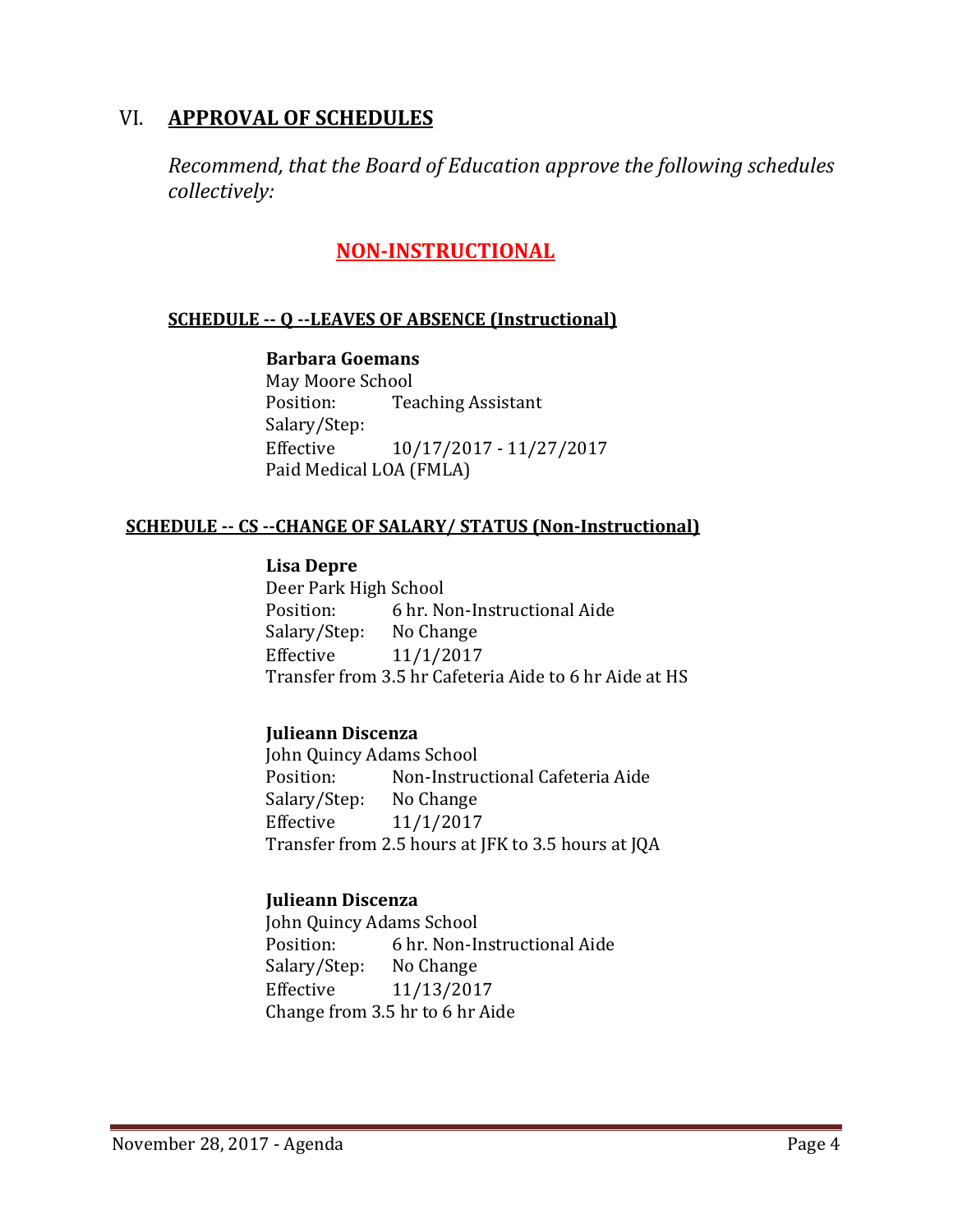#### **SCHEDULE -- NN --APPOINTMENTS (Non-Instructional)**

#### **Anna O'Sullivan**

John F Kennedy Intermediate School<br>Position: 2.5 hour Cafeteria Aid 2.5 hour Cafeteria Aide<br>\$16.70/hour Salary/Step: Effective 10/31/2017

Janine Steimle John Quincy Adams School<br>Position: 3.5 hr Cafet 3.5 hr Cafeteria Aide<br>\$16.70/hr Salary/Step:<br>Effective Effective 11/15/2017

#### **Domenica Tchinnis**

Deer Park High School<br>Position: Clerk T Clerk Typist<br>\$40,751 Salary/Step:<br>Effective Effective 11/6/2017 Salary prorated at \$26,644.88

#### **Marie Untener**

John Quincy Adams School<br>Position: Non-Instrue Non-Instructional Cafeteria Aide<br>\$16.70/hour Salary/Step:<br>Effective Effective 10/26/2017

#### **SCHEDULE -- NNPS --PER DIEM SUBSTITUTES (Non-Instructional)**

#### **Carriann Clark**

District Wide Substitute Non-Instructional Aide<br>\$10/hour Salary/Step:<br>Effective Effective 10/23/2017

#### **Amanda Kellarakos**

District Wide Substitute Clerical/Aide<br>\$12/\$10 hr Salary/Step:<br>Effective Effective 11/8/2017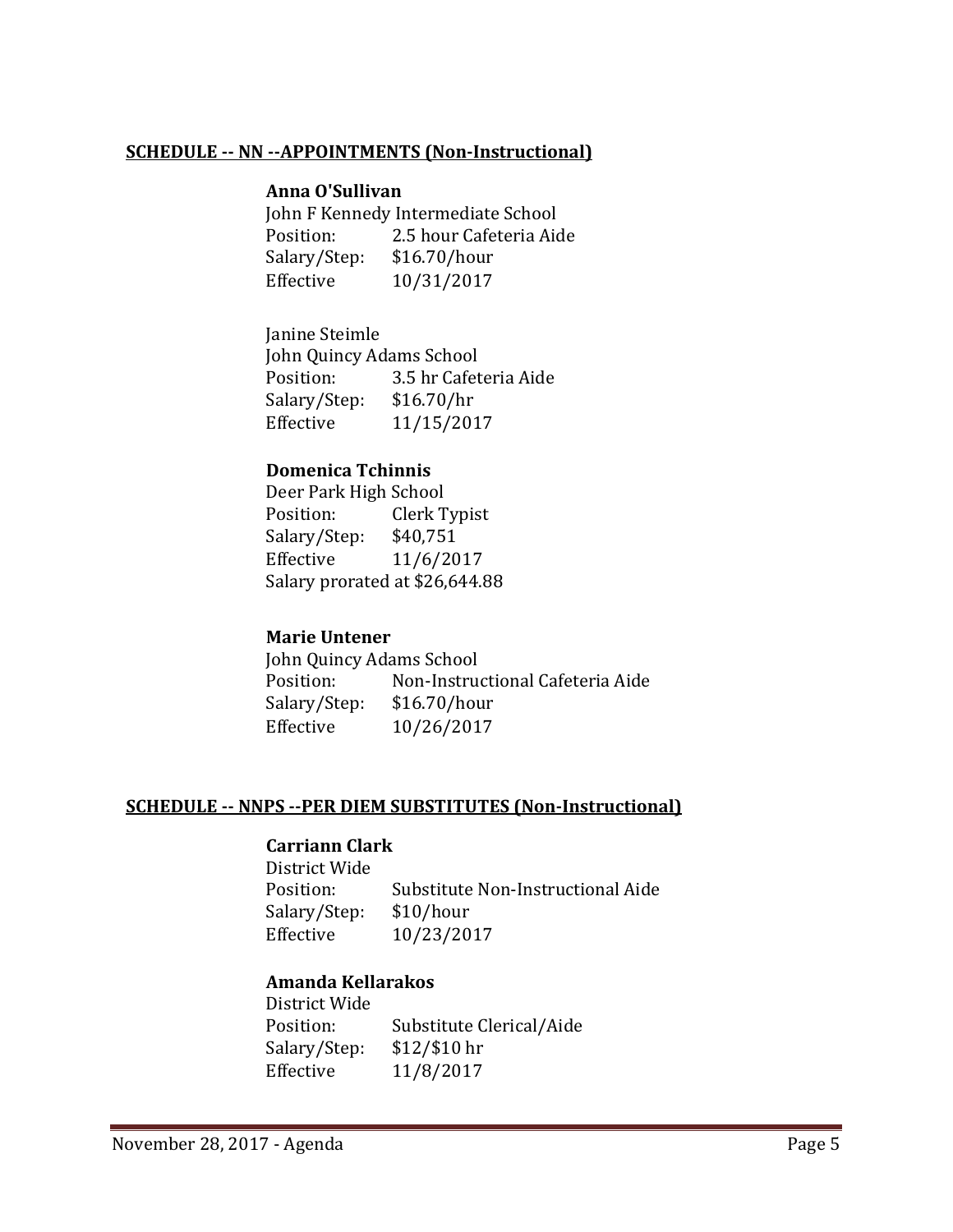#### **Lisa Martin**

District Wide Substitute Clerical<br>\$12/hour Salary/Step:<br>Effective Effective 11/6/2017

#### **Gilberto Vasquez**

District Wide Substitute B & G<br>\$10/hour Salary/Step:<br>Effective Effective 11/22/2017

#### **Nicole Wright**

District Wide Substitute Clerical/Aide<br>\$12/\$10 hr Salary/Step:<br>Effective Effective 11/8/2017

### **SCHEDULE -- OO --RESIGNATIONS / RETIREMENTS / REMOVALS / TERMINATIONS (Non-Instructional)**

#### **Richard Brennan**

Transportation<br>Position: **Bus Driver** Salary/Step:<br>Effective  $11/1/2017$ Resignation fot the purpose of RETIREMENT. No outstanding obligation to the district.

#### **Lisa Depre**

John Quincy Adams School<br>Position: Cafeteria Ai Cafeteria Aide Salary/Step:<br>Effective Effective 10/31/2017 Resignation as 3.5 aide at JQA to accept position as 6 hr aide at HS

#### **Richard Ledbetter**

John F Kennedy Intermediate School<br>Position: Custodian Custodian Salary/Step: Effective 11/13/2017 Termination. No outstanding obligation to the district.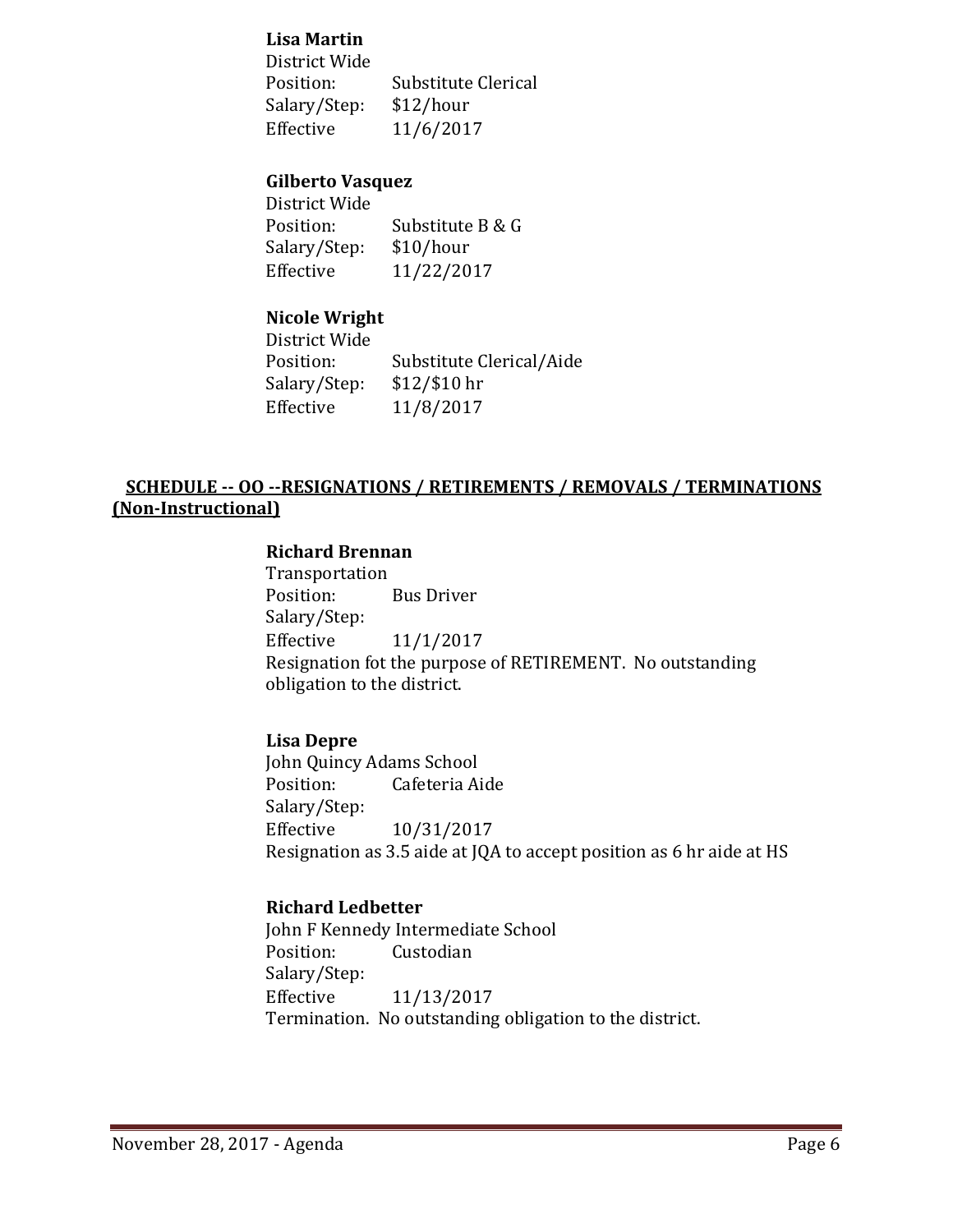#### **Domenica Tchinnis**

John Quincy Adams School Teacher Aide Salary/Step:<br>Effective Effective 11/6/2017 Resignation in order to accept Clerk Typist position.

#### **SCHEDULE -- QQ --LEAVES OF ABSENCE (Non-Instructional)**

#### **Michael Appleyard**

Robert Frost Middle School<br>Position: Night Custoo Night Custodian Salary/Step: Effective 11/24/2017 - 1/5/2018 Extension of Paid (Differential) Medical LOA

#### **Rony Augustin**

Transportation **Bus Driver** Salary/Step:<br>Effective Effective 11/9/2017 - 12/4/2017 Extension of Unpaid Medical LOA (FMLA)

#### **Rosalyn Baskin**

Transportation<br>Position: **Transportation Aide** Salary/Step:<br>Effective Effective 10/19/2017 - 1/3/2018 10/19/17-11/30/17 Extension of Unpaid Medical LOA (FMLA) 12/1/17-1/3/18 Unpaid Medical LOA

### **Frances Capone**

May Moore School<br>Position: No Non-Instructional Cafeteria Aide Salary/Step:<br>Effective Effective 10/16/2017 - 10/31/2017 Paid Medical LOA (FMLA)

#### **Karen Lattenhauer**

Transportation **Bus Driver** Salary/Step: Effective 10/21/2017 - 12/1/2017 Extension of Unpaid Medical LOA ( WC)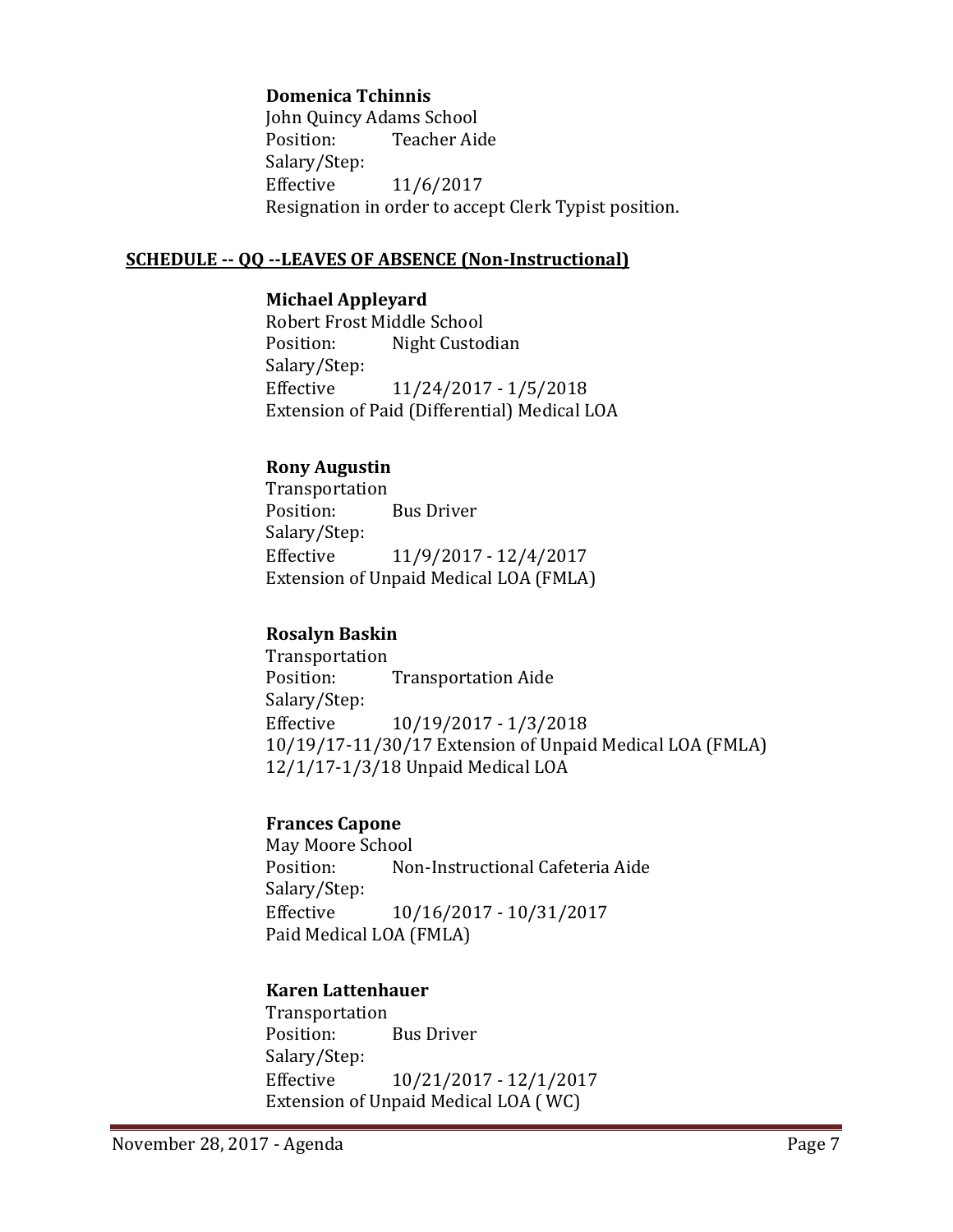### **Janet Metzler**

District Office Secretary Salary/Step: Effective 11/18/2017 - 11/21/2017 Extension of Paid Medical LOA (WC)

### **John Warner**

Transportation **Bus Driver** Salary/Step:<br>Effective Effective 11/2/2017 - 12/3/2017 Extension of Unpaid Leave 11/2/17-1/24/17 Medical (FMLA) 11/25/17-12/3/17 (Sick Leave)

#### **SCHEDULE -- TRN --TRANSFERS (Non-Instructional)**

#### **Michael Fullam**

John F Kennedy Intermediate School<br>Position: Day Custodian Position: Day Custodian<br>Salary/Step: \$53 Salary/Step: \$53,326 Step 10<br>Effective 11/27/2017 Effective 11/27/2017 Transfer from HS (nights) to JFK (split shift) Salary prorated at \$31,790

# **INSTRUCTIONAL**

#### **SCHEDULE -- NPS --PER DIEM SUBSTITUTES (Instructional)**

#### **Dana Civitanova**

District Wide Per-Diem Substitute Teacher<br>\$110/day Salary/Step: Effective 11/1/2017 Certifications: Pre K-6, Special Education

#### **SCHEDULE -- NS --PERMANENT SUBSTITUTES (Instructional)**

#### **Dylan Colquhoun**

John Quincy Adams School Permanent Substitute Teacher<br>\$125/day Salary/Step:<br>Effective Effective 10/26/2017 - 6/30/2018 Certification: Physical Education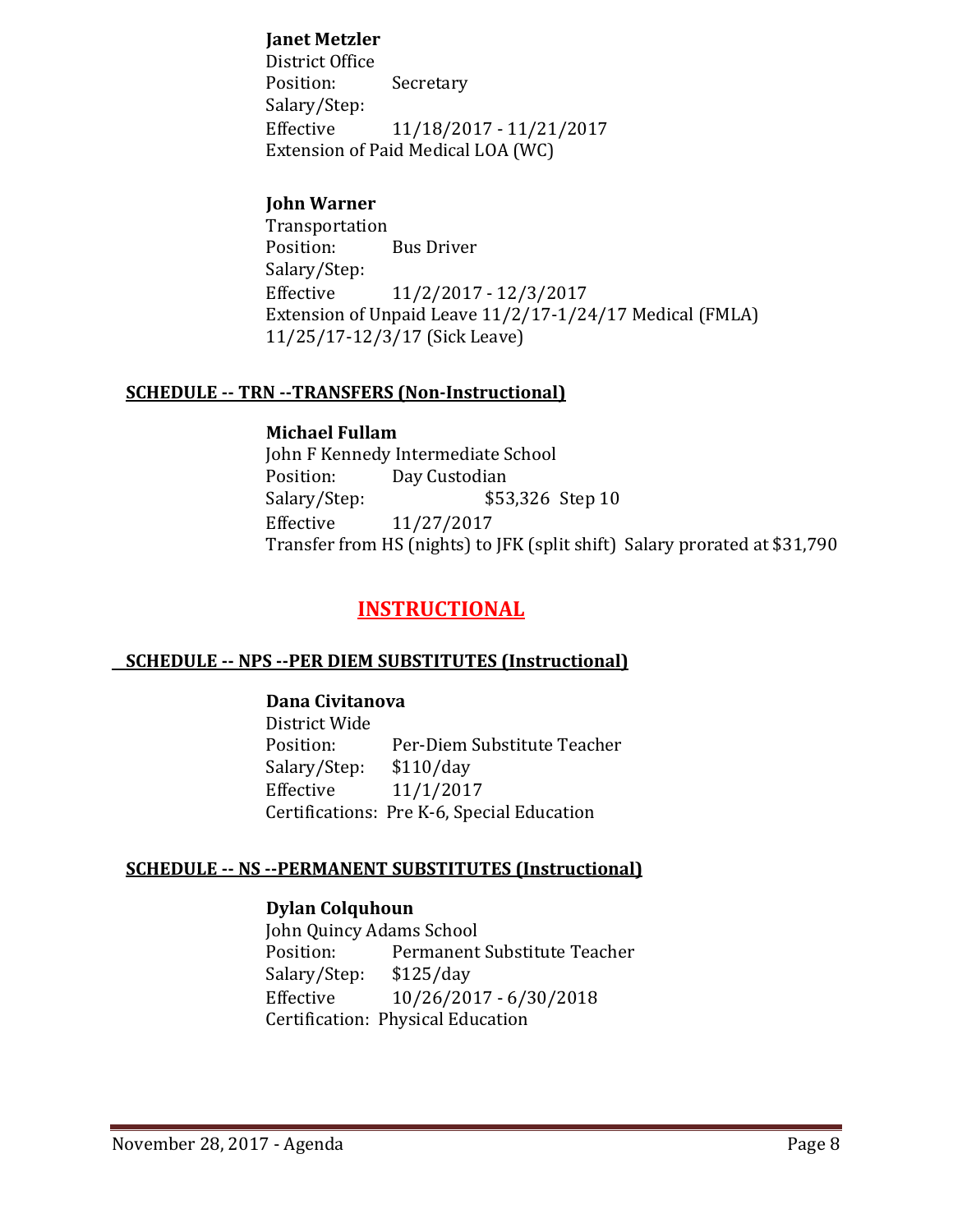### **James Gerdes**

John Quincy Adams School Permanent Substitute Teacher<br>\$125/day Salary/Step:<br>Effective Effective 11/13/2017 - 6/30/2018 Certifications: Students w/ Disabilities 1-6, Childhood Education 1-6

### **Krystal Hoffman**

Robert Frost Middle School<br>Position: Permanent! Permanent Substitute Teacher<br>\$125/day Salary/Step:<br>Effective Effective 11/16/2017 - 6/30/2018 Certification: TESOL

### **Nabila Khan**

Deer Park High School<br>Position: Permai Permanent Substitute Teacher<br>\$125/day Salary/Step: Effective 11/13/2017 - 6/30/2018 Certification: Biology 7-12

### **Tanya Montero**

Deer Park High School<br>Position: Permar Permanent Substitute Teacher<br>\$125/day Salary/Step:<br>Effective Effective 11/1/2017 - 6/30/2018 Certification: Spanish (pending)

## **Katherine Steed**

Deer Park High School<br>Position: Permai Permanent Substitute Teacher<br>\$125/day Salary/Step: Effective 11/6/2017 - 6/30/2018 Certification: Biology 7-12

### **SCHEDULE -- O --RESIGNATIONS / RETIREMENTS / REMOVALS / TERMINATIONS (Instructional)**

#### **Daniel Bocca**

Deer Park High School Permanent Substitute Teacher Salary/Step: Effective 11/1/2017 Resignation. No outstanding obligation to the district.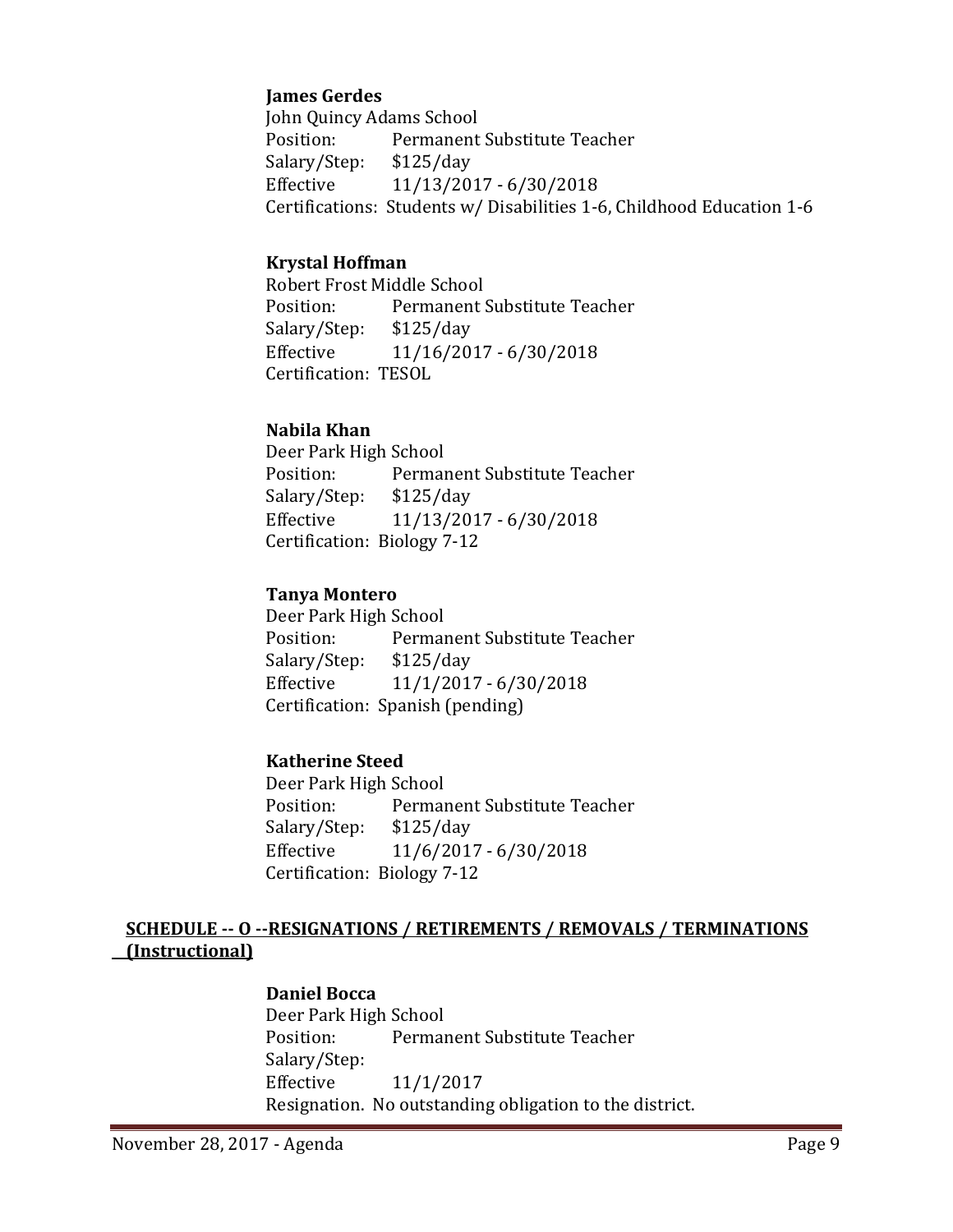### **Khudeja Ellahi**

Deer Park High School<br>Position: Permai Permanent/Per-Diem Substitute Teacher/Sub T.A. Salary/Step: Effective 10/25/2017 Termination. No outstanding obligation to the district.

# **Jordan Hue**

District Wide Per-Diem Substitute Teacher/Substitute T.A. Salary/Step:<br>Effective Effective 10/23/2017 Resignation. No outstanding obligation to the district.

### **SCHEDULE -- Q --LEAVES OF ABSENCE (Instructional)**

### **Andrea Nelson-Williams**

May Moore School<br>Position: Soc Social Worker Salary/Step:<br>Effective Effective 10/23/2017 - 11/3/2017 Paid Medical LOA (WC)

### **Elizabeth Rose**

May Moore School<br>Position: Spe **Special Education Teacher** Salary/Step:<br>Effective Effective 10/19/2017 - 11/7/2017 Paid Medical LOA (FMLA)

## **Kerry Walsh**

Deer Park High School<br>Position: Social S Social Studies Teacher Salary/Step:<br>Effective Effective 11/4/2017 - 11/30/2017 Extension of Paid Maternity LOA (FMLA)

## **Jeff Willemin**

Robert Frost Middle School<br>Position: Special Educ **Special Education Teacher** Salary/Step: Effective 10/24/2017 - 10/25/2017 Extension of Paid Medical LOA (FMLA)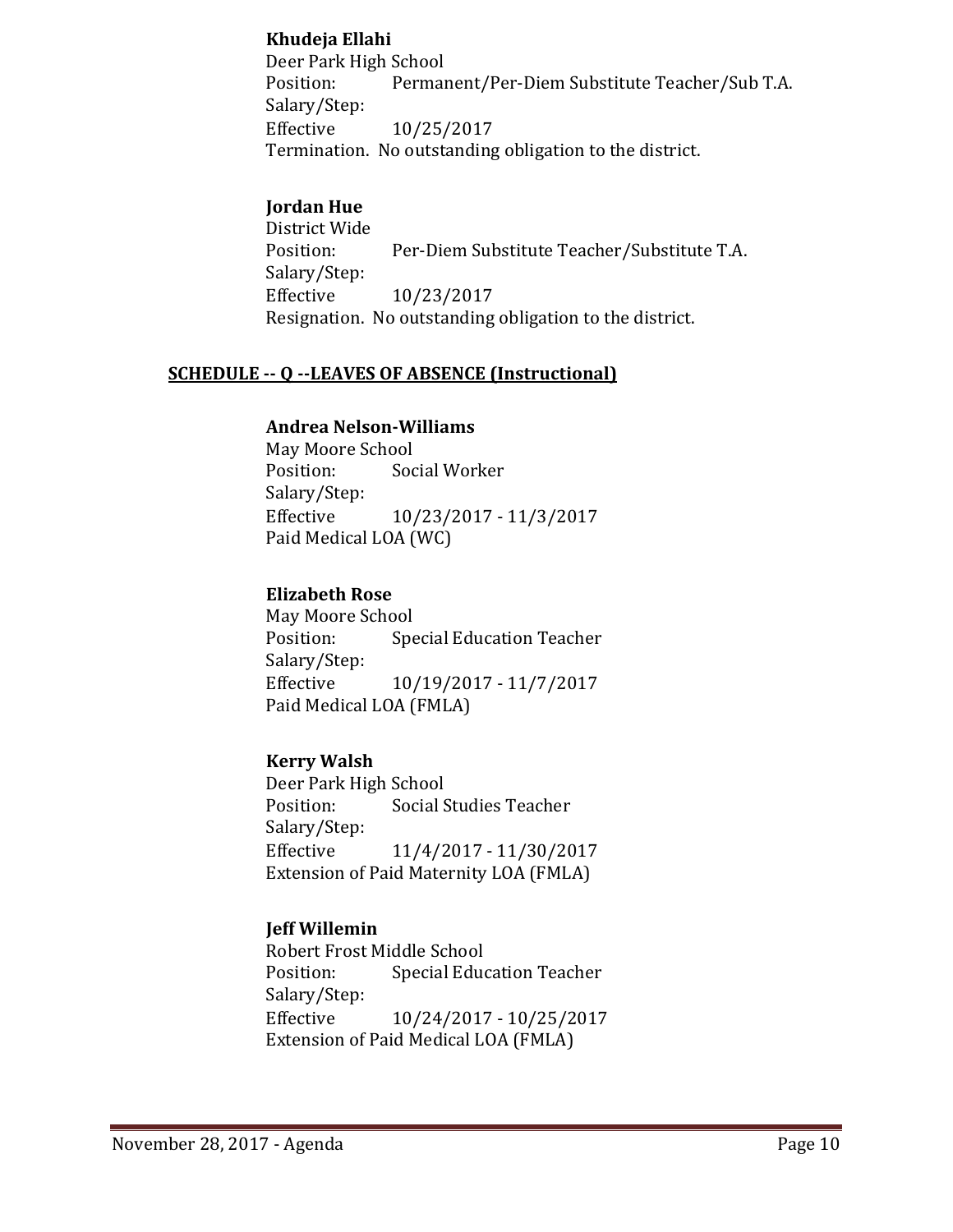### **SCHEDULE -- TR --TRANSFERS (Instructional)**

### **Stephen Bertelle**

May Moore School<br>Position: Tea **Teaching Assistant** Salary/Step:<br>Effective Effective 11/27/2017 Transfer from JQA to MM due to student needs

# **Jessica Hauk**

Deer Park High School<br>Position: Permai Permanent Substitute Teacher<br>No Change Salary/Step:<br>Effective Effective 10/30/2017 - 11/30/2017 Transfer from RF to HS to cover for K. Walsh

## **SCHEDULE -- TTPA --TEMPORARY ASSIGNMENT (Instructional)**

### **Marcella Biordi**

John F Kennedy Intermediate School<br>Position: ENL Parent Fair ENL Parent Fair<br>\$69.47/hour Salary/Step:<br>Effective Effective 10/26/2017 6pm-8pm

## **Megan Boccard**

John F Kennedy Intermediate School<br>Position: FNL Parent Fair ENL Parent Fair<br>\$69.47/hour Salary/Step:<br>Effective Effective 10/26/2017 6pm-8pm

#### **Jordana Bogart**

John F Kennedy Intermediate School<br>Position: ENL Parent Fair ENL Parent Fair<br>\$69.47/hour Salary/Step:<br>Effective Effective 10/26/2017 6pm-8pm

## **Joseph Buscarino**

District Wide Parent Academy Teacher<br>\$69.47/hour Salary/Step: Effective 10/10/2017 - 6/30/2018 30 weeks/2hours per week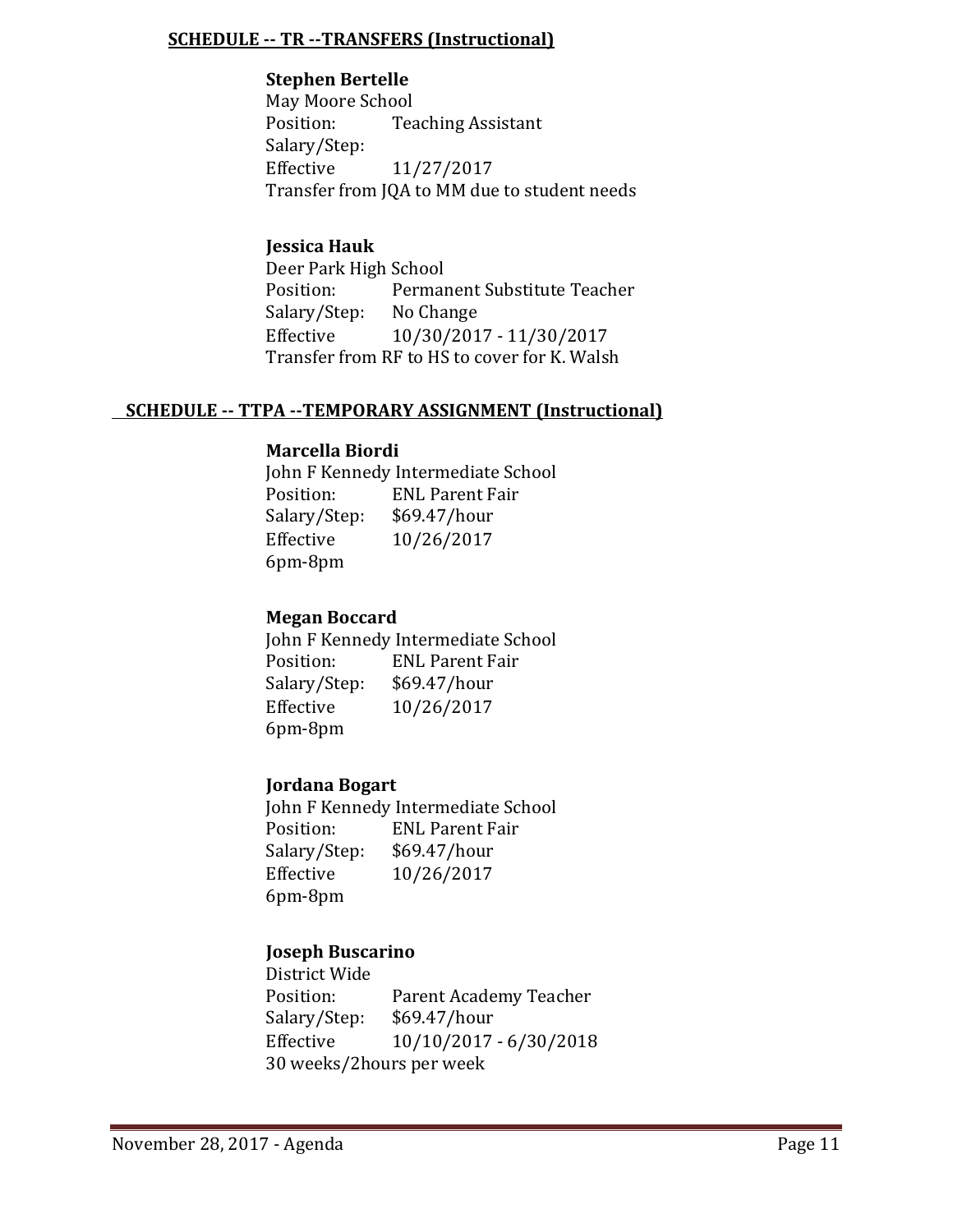#### **Rebecca Corbin**

John F Kennedy Intermediate School Position: Homework Helper Teacher<br>Salary/Step: \$69.47/hour Salary/Step:<br>Effective Effective 10/4/2017 - 6/30/2018 15 weeks/1 hour per week

### **Rebecca Corbin**

John F Kennedy Intermediate School<br>Position: ENL Parent Fair ENL Parent Fair<br>\$69.47/hour Salary/Step:<br>Effective Effective 10/26/2017 6pm-8pm

### **Kimberly Essig**

District Wide Parent Academy Teacher<br>\$69.47/hour Salary/Step:<br>Effective Effective 10/10/2017 - 6/30/2018 30 weeks/2 hours per week

### **Kimberly Essig**

John F Kennedy Intermediate School<br>Position: ENL Parent Fair ENL Parent Fair<br>\$69.47/hour Salary/Step:<br>Effective Effective 10/26/2017 6pm-8pm

#### **Danielle Finocchiaro**

John F Kennedy Intermediate School<br>Position: ENL Parent Fair ENL Parent Fair<br>\$69.47/hour Salary/Step:<br>Effective Effective 10/26/2017 6pm-8pm

## **Christy Freire**

Robert Frost Middle School<br>Position: Homework l Homework Helper Teacher<br>\$69.47/hour Salary/Step:<br>Effective Effective 10/10/2017 - 6/30/2018 15 weeks/1 hour per week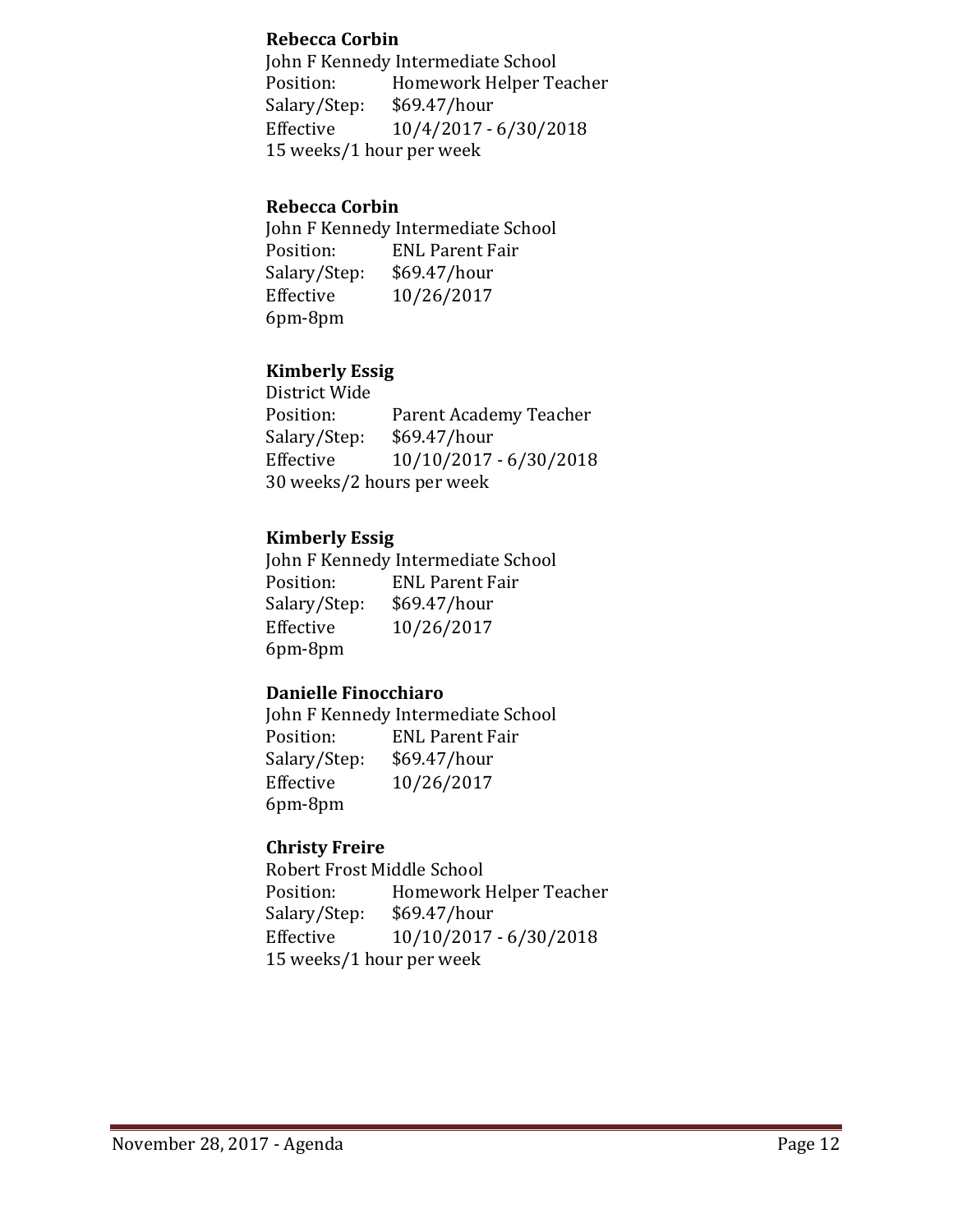### **Elisabeth Gleason**

Deer Park High School Position: Homework Helper Teacher<br>Salary/Step: \$69.47/hour Salary/Step: \$69.47/hour<br>Effective 10/10/2017 Effective 10/10/2017 - 6/30/2018 15 weeks/1 hour per week

## **Joseph Iglio**

Deer Park High School<br>Position: Varsity Position: Varsity Ass't Wrestling Coach<br>Salary/Step: \$4,025.36 8 8 Units/Step 3 Effective 11/13/2017 - 2/28/2018

## **Frank Mantesta**

Deer Park High School<br>Position: Boys Va Position: Boys Varsity Basketball Assistant Coach<br>Salary/Step: \$5,220.24 8 Units/Step Salary/Step: \$5,220.24 8 Units/Step 5+<br>Effective 11/13/2017 - 2/28/2018 Effective 11/13/2017 - 2/28/2018

### **Dina Peragine**

Deer Park High School<br>Position: Study E Study Buddy Tutor Advisor<br>\$1,000 Salary/Step:<br>Effective Effective 10/10/2017 - 6/30/2018 15 week program

#### **Vanessa Pizzo**

John F Kennedy Intermediate School<br>Position: ENL Parent Fair ENL Parent Fair<br>\$69.47/hour Salary/Step:<br>Effective Effective 10/26/2017 6pm-8pm

## **Kevin Whitaker**

Deer Park High School<br>Position: Boys JV Position: Boys JV Basketball Head Coach<br>Salary/Step: \$4,025.36 8 U 8 Units/Step 1 Effective 11/13/2017 - 2/28/2018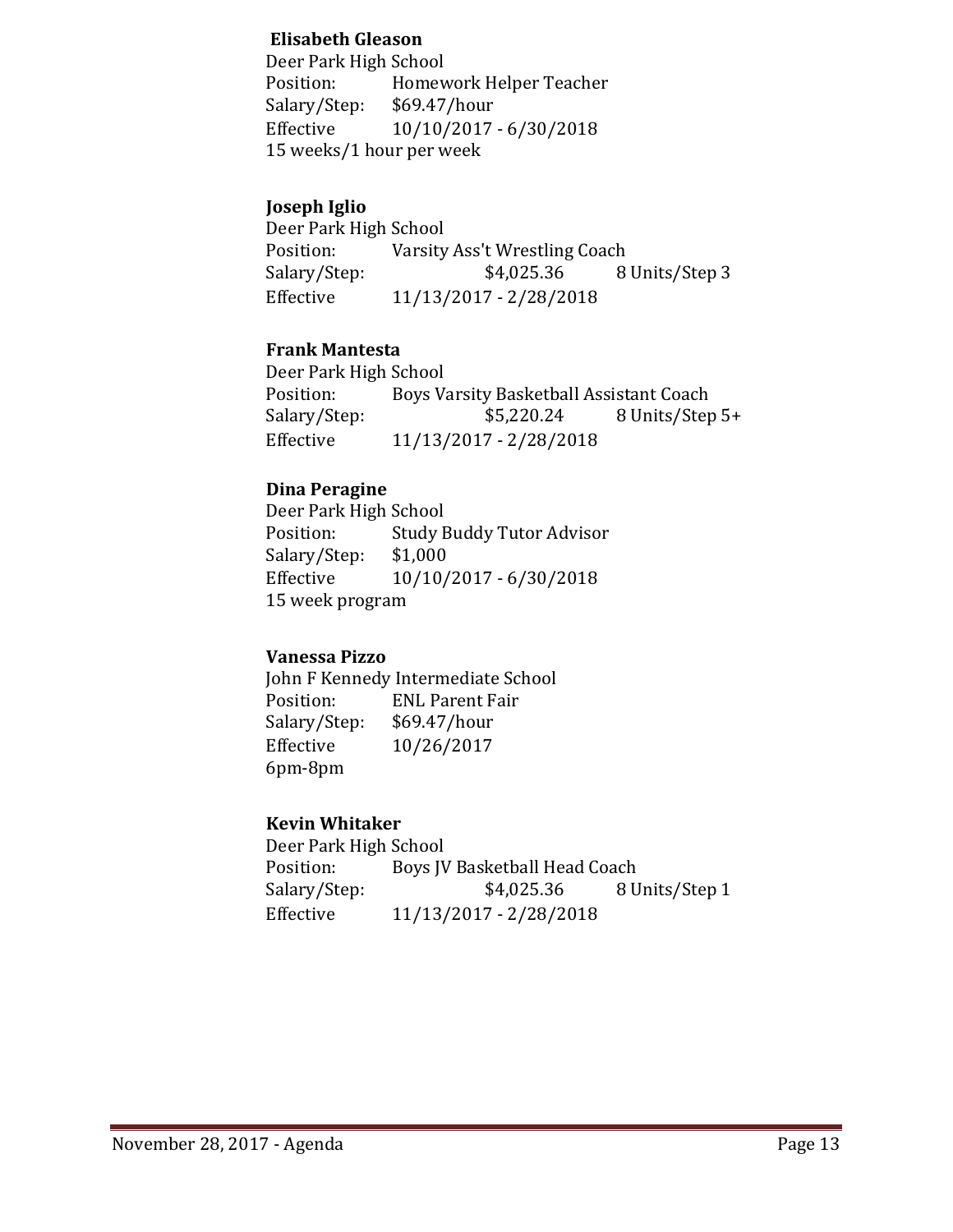# **SCHEDULE 16/BP-794 – SCHEDULES OF BILLS PAYABLE**

| # 13                 | 10/31/2017 |
|----------------------|------------|
| # 17                 | 11/30/2017 |
| # 8                  | 11/30/2017 |
| #7                   | 10/31/2017 |
| #10                  | 11/30/2017 |
| #11                  | 11/30/2017 |
| #7                   | 11/30/2017 |
| #4                   | 10/31/2017 |
| Daily Check Register | 10/23/2017 |
| Daily Check Register | 10/24/2017 |
| Daily Check Register | 10/31/2017 |
| Daily Check Register | 11/2/2017  |
| # 19                 | 9/30/2017  |
| # 10                 | 9/30/2017  |
| # 13                 | 9/30/2017  |
| # 8                  | 9/30/2017  |
| Daily Check Register | 11/15/2017 |
| Daily Check Register | 11/15/2017 |
| Daily Check Register | 11/15/2017 |
| Daily Check Register | 11/15/2017 |
|                      |            |

# **SCHEDULE D – BID AWARD**

### *Bids for Bid # BDP17-027 Cafeteria Kitchen Equipment were received and opened at 11:00 AM on October 27, 2017.*

Bids were advertised in Newsday. Forms and specifications were processed in accordance with Section 103 of the General Municipal Law and bids were solicited on the Empire State Purchasing Group website at [www.EmpireStateBidSystem.com.](http://www.empirestatebidsystem.com/)

Bids were received from the following vendors:

Bar Boy Products Inc. Douglas Equipment

Present at bid opening: Lauren von Ende, Purchasing Agent and Concetta Bertelle, Recorder. There were no vendors present.

It is recommended that the bid be awarded to the following vendors as the lowest responsible bidders meeting specifications (see attached pricing in file):

Bar Boy Products Inc. Douglas Equipment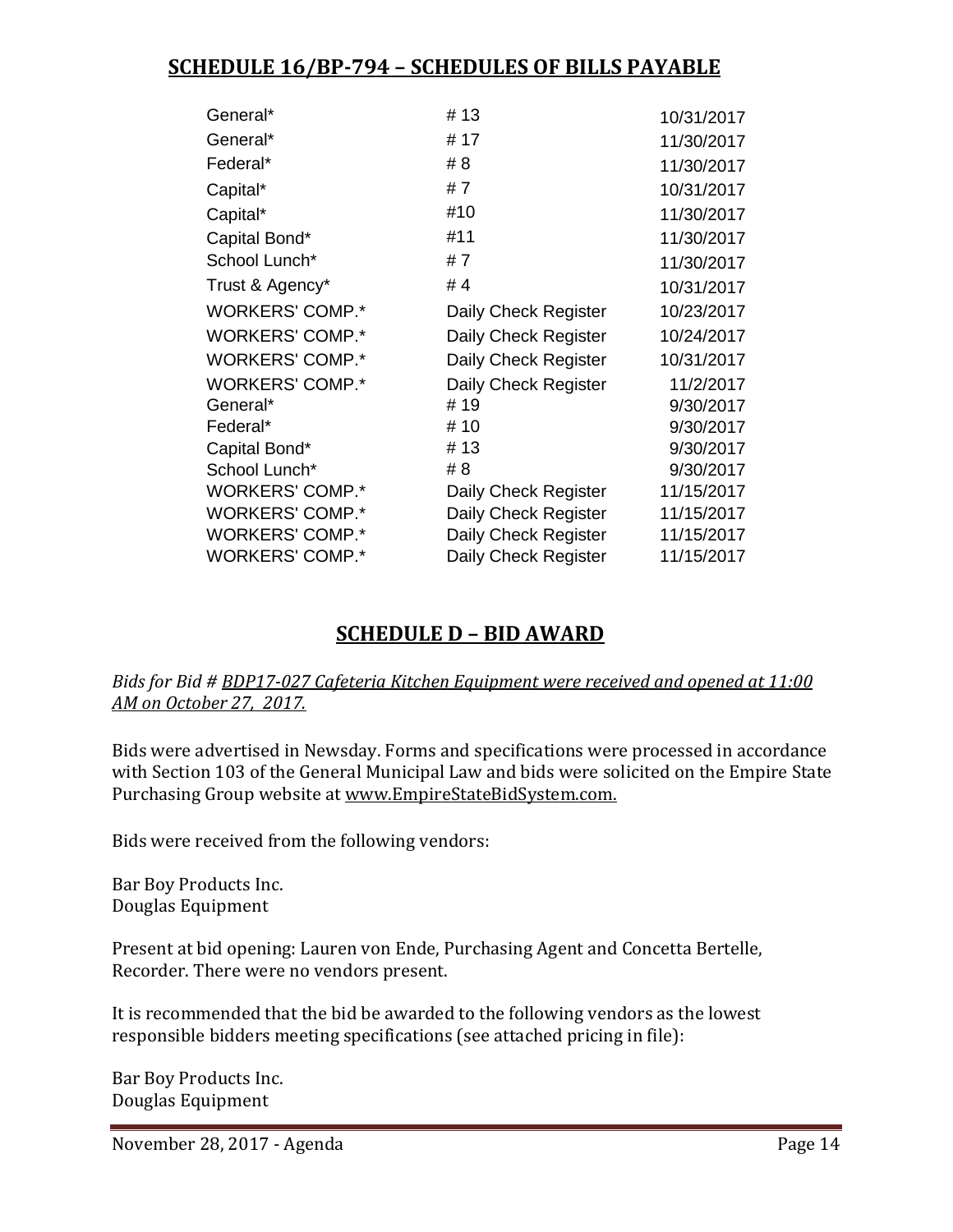# **SCHEDULE 17-E-415 - EXPLANATION OF BUDGETARY TRANSFERS** #T10, T11

# **SCHEDULE 17-F-325 & 326 – CONTRACT REPORTS**

**SCHEDULE 11-H-17 – HOME TEACHING (regular & S/E)**  (confidential)

**SCHEDULE 11-S-17 – SPECIAL TRANSPORTATION**  (confidential)

**SCHEDULE 11-SE-17 - COMMITTEE RECOMMENDATIONS** (confidential)

# VII. **RECEIPT OF SCHEDULES**

*Recommend that the Board of Education approve the following receipt of schedules collectively:*

# **SCHEDULE 16-A-462 – TREASURERS REPORT**

| <b>Statement of Revenues -</b> | General Fund -<br>Federal Fund -<br>School Lunch Fund | October<br>October<br>October |
|--------------------------------|-------------------------------------------------------|-------------------------------|
| Treasurer's Report             | July/October                                          |                               |
| Cash Flow                      | July/October                                          |                               |
| Claims Audit<br>Report         | October 1, 2017 - October 31,<br>2017                 |                               |